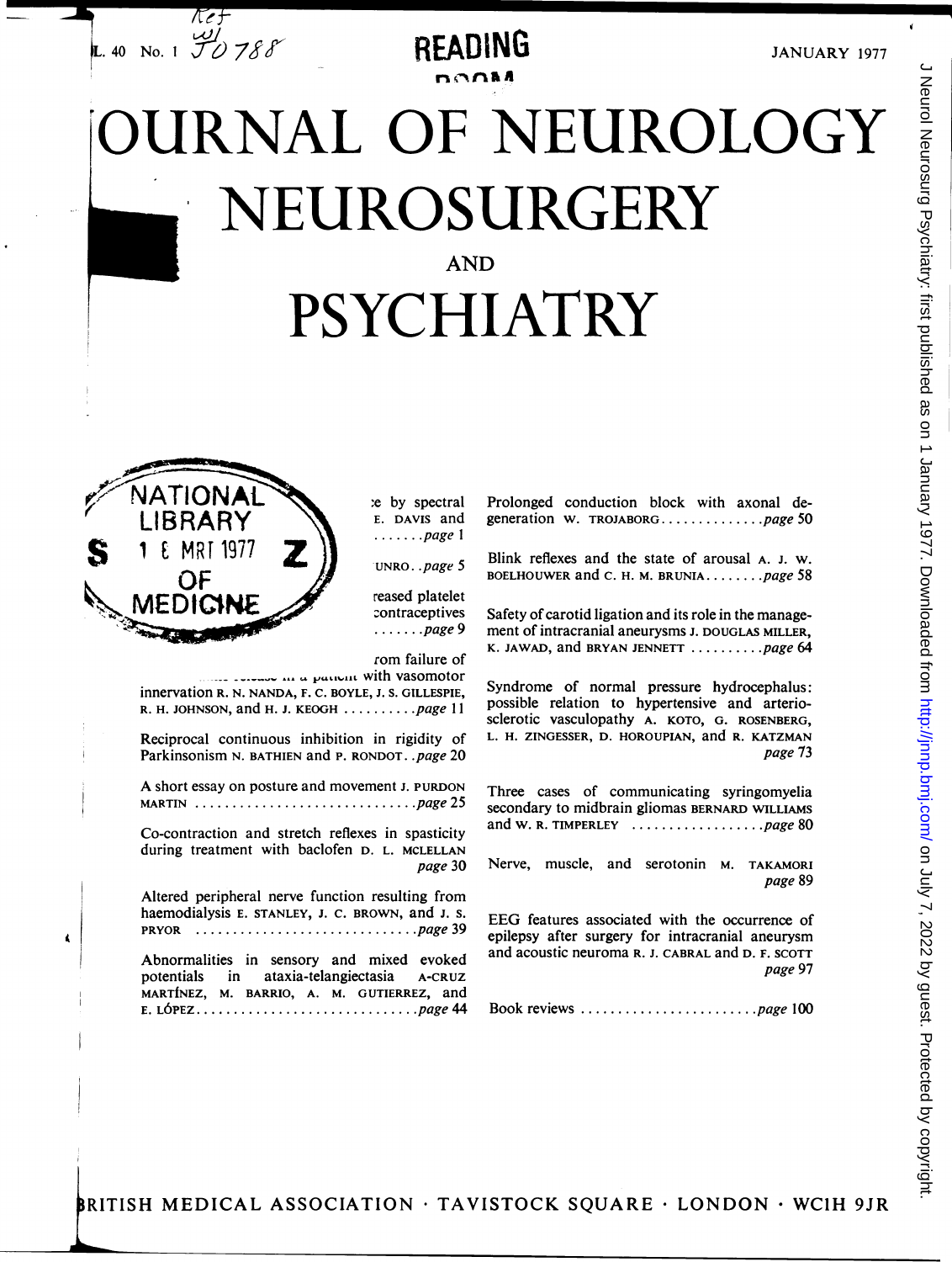# No. 1 JANUARY 1977 *Page*

| Contents                                                                                                                                                                                                                       |
|--------------------------------------------------------------------------------------------------------------------------------------------------------------------------------------------------------------------------------|
|                                                                                                                                                                                                                                |
| No. 1 JANUARY 1977                                                                                                                                                                                                             |
| Lateralisation of speech dominance by spectral analysis of evoked potentials A.E. DAVIS and J. A. WADA                                                                                                                         |
| Transient ischaemic attacks and increased platelet aggregability associated with oral contraceptives s. MAZAL<br>Idiopathic orthostatic hypotension from failure of noradrenaline release in a patient with vasomotor innerva- |
|                                                                                                                                                                                                                                |
| Reciprocal continuous inhibition in rigidity of Parkinsonism N. BATHIEN and P. RONDOT                                                                                                                                          |
|                                                                                                                                                                                                                                |
| Co-contraction and stretch reflexes in spasticity during treatment with baclofen D. L. MCLELLAN                                                                                                                                |
| Altered peripheral nerve function resulting from haemodialysis E. STANLEY, J. C. BROWN, and J. S. PRYOR<br>Abnormalities in sensory and mixed evoked potentials in ataxia-telangiectasia A-CRUZ MARTÍNEZ, M. BARRIO,           |
|                                                                                                                                                                                                                                |
| Blink reflexes and the state of arousal A.J.W. BOELHOUWER and C.H.M. BRUNIA                                                                                                                                                    |
| Safety of carotid ligation and its role in the management of intracranial aneurysms J. DOUGLAS MILLER, K.                                                                                                                      |
| Syndrome of normal pressure hydrocephalus: possible relation to hypertensive and arteriosclerotic vasculo-<br>pathy A. KOTO, G. ROSENBERG, L. H. ZINGESSER, D. HOROUPIAN, and R. KATZMAN                                       |
| Three cases of communicating syringomyelia secondary to midbrain gliomas BERNARD WILLIAMS and W. R.                                                                                                                            |
|                                                                                                                                                                                                                                |
| EEG features associated with the occurrence of epilepsy after surgery for intracranial aneurysm and acoustic                                                                                                                   |
|                                                                                                                                                                                                                                |

#### No. <sup>2</sup> FEBRUARY <sup>1977</sup>

| CSF hydrodynamic studies in man. 1. Method of constant pressure CSF infusion J. EKSTEDT                          | 105 |
|------------------------------------------------------------------------------------------------------------------|-----|
| Sump drainage: a palliative manoeuvre for the treatment of craniophyngioma JOHN MILES                            | 120 |
| Supratentorial intracerebral epithelial (ependymal) cysts: review, case reports, and fine structure R. L. FRIEDE | 127 |
| Postural changes in plasma renin activity and responses to vasoactive drugs in a case of Shy-Drager syndrome     | 138 |
| Hypertension and papilloedema in the Guillain-Barré syndrome D. L. W. DAVIDSON and E. H. JELLINEK                | 144 |
| Acute ascending polyradiculoneuritis in a case of Creutzfeldt-Jakob disease E. SAENZ LOPE, S. RAMON Y CAJAL      | 149 |
| A quantitative electrophysiological study of acute idiopathic polyneuritis A. MARTINEZ-FIGUEROA, S. HANSEN,      | 156 |
| Plasma DOPA levels and growth hormone response to levodopa in Parkinsonism A. GALEA-DEBONO, P. JENNER,           | 162 |
|                                                                                                                  | 168 |
| Fatal cases of lipid storage myopathy with carnitine deficiency F. CORNELIO, S. DI DONATO, D. PELUCHETTI, A.     | 170 |
|                                                                                                                  | 179 |
|                                                                                                                  | 186 |
|                                                                                                                  | 192 |
|                                                                                                                  | 196 |
|                                                                                                                  | 205 |
|                                                                                                                  | 207 |

l,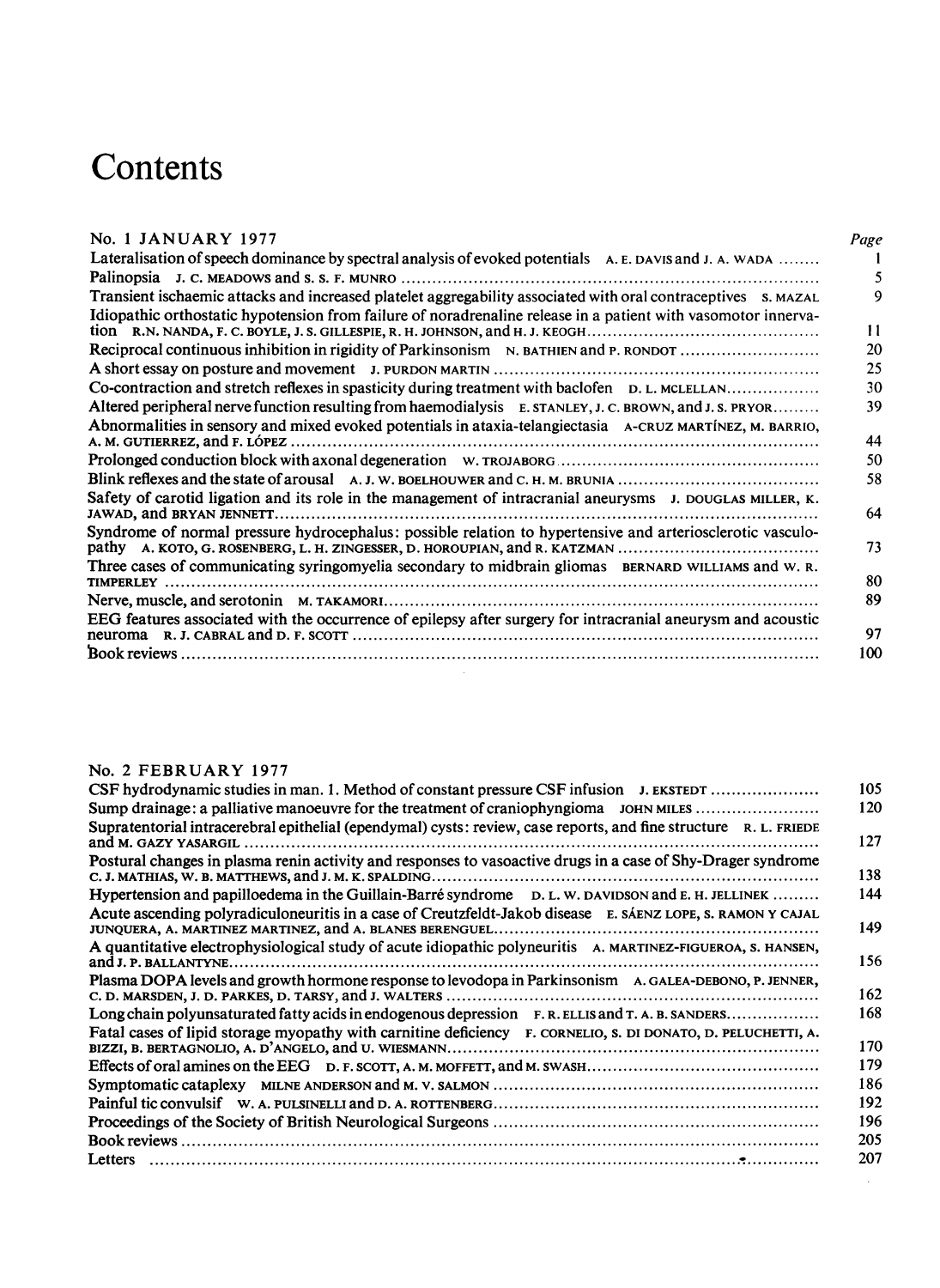| Contents                                                                                                                                                                                                          |  |
|-------------------------------------------------------------------------------------------------------------------------------------------------------------------------------------------------------------------|--|
| No. 3 MARCH 1977                                                                                                                                                                                                  |  |
| Impact of computerised axial tomography on the management of posterior fossa tumours in childhood E.                                                                                                              |  |
| Value of computed tomography in the diagnosis of intracranial abscess M. D. M. SHAW and J. A. RUSSELL                                                                                                             |  |
| Preservation of singing in Broca's aphasia A. YAMADORI, Y. OSUMI, S. MASUHARA, and M. OKUBO                                                                                                                       |  |
| Alexia without agraphia associated with right occipital lesion GENJIRO HIROSE, TAKEO KIN, and EIJI MURAKAMI                                                                                                       |  |
| A sensitive test for tactile extinction: results in patients with parietal and frontal lobe disease A. S. SCHWARTZ,                                                                                               |  |
| Electrical and mechanical responses in the platysma and in the adductor pollicis muscle: in normal subjects                                                                                                       |  |
|                                                                                                                                                                                                                   |  |
| Electrical and mechanical responses in the platysma and in the adductor pollicis muscle: in patients with                                                                                                         |  |
| Value of exchangeable electrolyte measurement in the treatment of myasthenia gravis MAIR CRITCHLEY, K. J.                                                                                                         |  |
| Reticular reflex myoclonus: a physiological type of human post-hypoxic myoclonus M. HALLETT, D. CHADWICK                                                                                                          |  |
|                                                                                                                                                                                                                   |  |
| Post-ischaemic paraesthesiae in pellagrins B. S. BOMB, H. K. BEDI, and L. K. BHATNAGAR                                                                                                                            |  |
|                                                                                                                                                                                                                   |  |
| Mediastinal paraganglioma causing spinal cord compression M. G. REYES, R. FRESCO, and M. E. BRUETMAN                                                                                                              |  |
| Familial idiopathic cerebral calcifications FRANÇOIS BOLLER, MARIELLA BOLLER, and JAMES GILBERT<br>The place of ganglion or root alcohol injection in trigeminal neuralgia M. M. SHARR and J. S. GARFIELD         |  |
| Severe head injuries in three countries B. JENNETT, G. TEASDALE, S. GALBRAITH, J. PICKARD, H. GRANT, R.<br>BRAAKMAN, C. AVEZAAT, A. MAAS, J. MINDERHOUD, C. J. VECHT, J. HEIDEN, R. SMALL, W. CATON, and T. KURZE |  |
| Cytophotometric mapping of neuronal changes in senile dementia D. M. A. MANN, P. O. YATES, and C. M. BARTON                                                                                                       |  |
|                                                                                                                                                                                                                   |  |
|                                                                                                                                                                                                                   |  |
|                                                                                                                                                                                                                   |  |
| No. 4 APRIL 1977                                                                                                                                                                                                  |  |
| Carnitine deficiency: clinical, morphological, and biochemical observations in a fatal case ANDREW G. ENGEL,                                                                                                      |  |
| So-called neuronal ceroid lipofuscinosis. Neurophysiological studies in 60 children G. PAMPIGLIONE and A.                                                                                                         |  |
|                                                                                                                                                                                                                   |  |
| Idiopathic normal pressure hydrocephalus—a report of 73 patients J. o. GREENBERG, H. A. SHENKIN, and R.                                                                                                           |  |
| Delayed facial palsy after head injury K. PUVANENDRAN, M. VITHARANA, and P. K. WONG<br>Electrodiagnostic study in delayed facial palsy after closed head injury K. PUVANENDRAN, M. VITHARANA, and                 |  |
|                                                                                                                                                                                                                   |  |
| Anterior horn cell disease associated with ponto-cerebellar hypoplasia in infants FRANÇOISE GOUTIÈRES, JEAN                                                                                                       |  |
| Cytochemical differentiation of the axon membrane in A- and C-fibres s. G. WAXMAN and D. C. QUICK                                                                                                                 |  |
| Ocular bobbing with extra-axial haematoma of posterior fossa PASQUALE F. FINELLI and WILLIAM J. MCENTEE                                                                                                           |  |

# No. <sup>4</sup> APRIL 1977

| OUVELE HEAU HIJULIES III UNEC COUNTIES D. JENNETT, O. TEASDALE, S. OALDKAITH, J. TICKAKD, II. OKANT, K.<br>BRAAKMAN, C. AVEZAAT, A. MAAS, J. MINDERHOUD, C. J. VECHT, J. HEIDEN, R. SMALL, W. CATON, and T. KURZE | 291 |
|-------------------------------------------------------------------------------------------------------------------------------------------------------------------------------------------------------------------|-----|
| Cytophotometric mapping of neuronal changes in senile dementia D. M. A. MANN, P. O. YATES, and C. M. BARTON                                                                                                       | 299 |
|                                                                                                                                                                                                                   | 303 |
|                                                                                                                                                                                                                   | 306 |
|                                                                                                                                                                                                                   | 312 |
| No. 4 APRIL 1977                                                                                                                                                                                                  |     |
| Carnitine deficiency: clinical, morphological, and biochemical observations in a fatal case ANDREW G. ENGEL,                                                                                                      | 313 |
| So-called neuronal ceroid lipofuscinosis. Neurophysiological studies in 60 children G. PAMPIGLIONE and A.                                                                                                         | 323 |
|                                                                                                                                                                                                                   | 331 |
| Idiopathic normal pressure hydrocephalus—a report of 73 patients J. O. GREENBERG, H. A. SHENKIN, and R.                                                                                                           | 336 |
| Delayed facial palsy after head injury K. PUVANENDRAN, M. VITHARANA, and P. K. WONG                                                                                                                               | 342 |
| Electrodiagnostic study in delayed facial palsy after closed head injury K. PUVANENDRAN, M. VITHARANA, and                                                                                                        | 351 |
|                                                                                                                                                                                                                   | 358 |
| Anterior horn cell disease associated with ponto-cerebellar hypoplasia in infants FRANCOISE GOUTIÈRES, JEAN                                                                                                       | 370 |
| Cytochemical differentiation of the axon membrane in A- and C-fibres s. G. WAXMAN and D. C. QUICK                                                                                                                 | 379 |
| Ocular bobbing with extra-axial haematoma of posterior fossa PASQUALE F. FINELLI and WILLIAM J. MCENTEE                                                                                                           | 386 |
| Focal chemotherapy of brain tumours using semipermeable membranes H. A. WILKINSON, P. KORNBLITH, and                                                                                                              | 389 |
| Prosopagnosia: a clinical, psychological, and anatomical study of three patients A. M. WHITELEY and ELIZABETH                                                                                                     | 395 |
| Epileptiform syndrome in rats produced by injecting tetanus toxin into the hippocampus JANE MELLANBY,                                                                                                             | 404 |
|                                                                                                                                                                                                                   | 415 |
|                                                                                                                                                                                                                   |     |

## No. <sup>5</sup> MAY <sup>1977</sup>

| Proprioceptive pathways of the spinal cord RICHARD J. SCHNEIDER, A. T. KULICS, and THOMAS B. DUCKER     | 417 |
|---------------------------------------------------------------------------------------------------------|-----|
| Refractory period, conduction of trains of impulses, and effect of temperature on conduction in chronic |     |
|                                                                                                         | 434 |
| Monosynaptic reflexes in falling man RICHARD GREENWOOD and ANTHONY HOPKINS                              | 448 |
|                                                                                                         |     |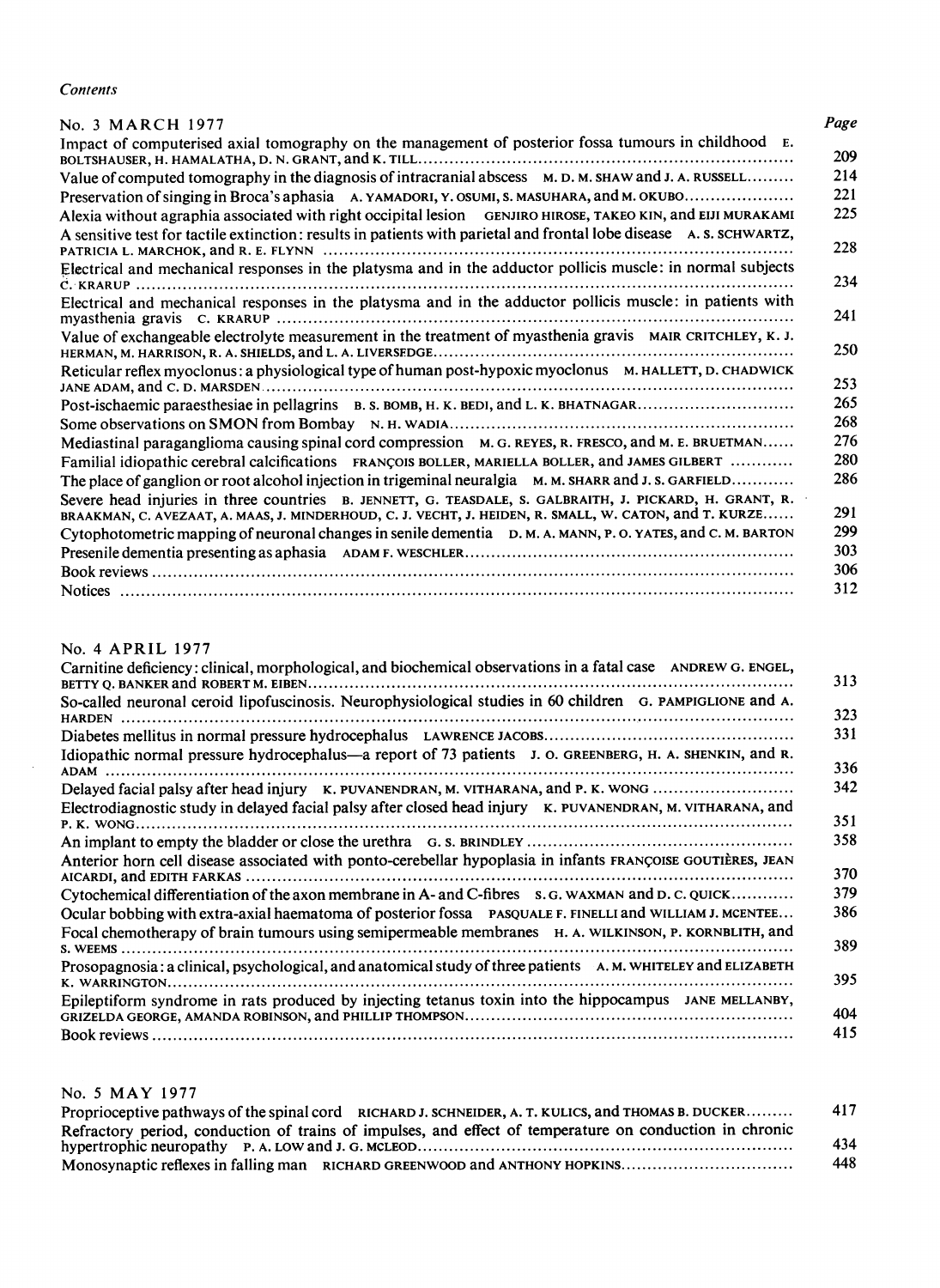# No. 5 MAY 1977—continued Page

| No. 5 MAY 1977-continued<br>The motor unit in psychotic patients: a single fibre EMG study JOHN W. CRAYTON, ERIK STÅLBERG and PER<br>$HILTON-BROWN$ |                                                                                        |
|-----------------------------------------------------------------------------------------------------------------------------------------------------|----------------------------------------------------------------------------------------|
| Preservation of a certain motoneurone group of the sacral cord in amyotrophic lateral sclerosis: its clinical                                       |                                                                                        |
| significance TORU MANNEN, MAKOTO IWATA, YASUO TOYOKURA, and KAZUO NAGASHIMA                                                                         |                                                                                        |
| Juvenile Gaucher's disease with horizontal gaze palsy in three siblings J. H. TRIPP, B. D. LAKE, E. YOUNG, J. NGU,                                  |                                                                                        |
| Comparison of the effects of bromocriptine and levodopa in Parkinson's disease R. B. GODWIN-AUSTEN and<br>N. J. SMITH                               |                                                                                        |
| Hemispheric disconnection syndrome with a 'crossed avoiding' reaction in a case of Marchiafava-Bignami                                              |                                                                                        |
|                                                                                                                                                     |                                                                                        |
|                                                                                                                                                     |                                                                                        |
| Carpal tunnel syndrome related to antebrachial Cimino-Brescia fistula A. E. HARDING and J. LE FANU                                                  | <b>Contents</b><br>Page<br>455<br>464<br>470<br>470<br>479<br>483<br>498<br>506<br>511 |
|                                                                                                                                                     | 514<br>520                                                                             |

#### No. <sup>6</sup> JUNE 1977

| Comparison of the effects of bromocriptine and levodopa in Parkinson's disease R. B. GODWIN-AUSTEN and                                                                                                    |
|-----------------------------------------------------------------------------------------------------------------------------------------------------------------------------------------------------------|
| Hemispheric disconnection syndrome with a 'crossed avoiding' reaction in a case of Marchiafava-Bignami                                                                                                    |
|                                                                                                                                                                                                           |
|                                                                                                                                                                                                           |
|                                                                                                                                                                                                           |
| Carpal tunnel syndrome related to antebrachial Cimino-Brescia fistula A. E. HARDING and J. LE FANU                                                                                                        |
|                                                                                                                                                                                                           |
|                                                                                                                                                                                                           |
|                                                                                                                                                                                                           |
|                                                                                                                                                                                                           |
| No. 6 JUNE 1977                                                                                                                                                                                           |
| Aqueduct stenosis—case review and discussion JAMES J. MCMILLAN and BERNARD WILLIAMS                                                                                                                       |
| Carbohydrate metabolism in motor neurone disease D. SAFFER, J. MORLEY, and P. L. A. BILL                                                                                                                  |
| Treatment of epilepsy with clonazepam and its effect on other anticonvulsants R. N. NANDA, R. H. JOHNSON,                                                                                                 |
|                                                                                                                                                                                                           |
| Diagnostic yield of the analysis of the pattern of electrical activity of muscle and of individual motor unit<br>potentials in neurogenic involvement A. FUGLSANG-FREDERIKSEN, U. SCHEEL, and F. BUCHTHAL |
| Axonal dysfunction in the neuropathy of diabetes mellitus: a quantitative electrophysiological study srig                                                                                                 |
|                                                                                                                                                                                                           |
| Effect of diphenylhydantoin on gamma aminobutyric acid (GABA) and succinate activity in rat Purkinje cells                                                                                                |
|                                                                                                                                                                                                           |
| Effect of sodium valproate on plasma protein binding of diphenylhydantoin P. N. PATSALOS and P. T.                                                                                                        |
|                                                                                                                                                                                                           |
| Conditioning of H reflex by a preceding sub-threshold tendon reflex stimulus R. KATZ, C. MORIN, E. PIERROT-                                                                                               |
| Biochemical aspects of Huntington's chorea T. CARACENI, G. CALDERINI, A. CONSOLAZIONE, E. RIVA, S. ALGERI,                                                                                                |
|                                                                                                                                                                                                           |
| Fine structure of cutaneous nerves in ganglioside storage disease C. L. DOLMAN, P. M. MacLEOD, and E. CHANG                                                                                               |
| Critical cerebral blood flow for production of hemiparesis after unilateral carotid occlusion in the gerbil K.                                                                                            |
|                                                                                                                                                                                                           |
| Oculopharyngeal myopathy with distal and cardiomyopathy IKUO GOTO, YASUHISA KANAZAWA, TAKURO                                                                                                              |
| Cerebral dominance for language in cerebral palsy P. T. QUINN and GAVIN ANDREWS                                                                                                                           |
| Electrophysiological studies in familial spastic paraplegia J. G. MCLEOD, J. A. MORGAN, and C. REYE                                                                                                       |
| Effects of postural changes of the upper limb on reflex transmission in the lower limb P.J. DELWAIDE, C. FIGIEL,                                                                                          |
|                                                                                                                                                                                                           |
|                                                                                                                                                                                                           |

#### No. <sup>7</sup> JULY 1977

|                                                                                                             | 625 |
|-------------------------------------------------------------------------------------------------------------|-----|
| Differentiation of communicating hydrocephalus and presenile dementia by continuous recording of cerebro-   | 630 |
| Trigeminal sensory symptoms associated with hydrocephalus R. S. MAURICE-WILLIAMS and JOHN PILLING           | 641 |
| Sources of error in measuring cerebrospinal fluid formation by ventriculocisternal perfusion ALBERT N.      | 645 |
| Evidence of silent cerebral embolism in patients with amaurosis fugax M. J. G. HARRISON and JOHN MARSHALL   | 651 |
| Cerebrospinal fluid enzymes in acute brain injury. 1 Dynamics of changes in CSF enzyme activity after acute | 655 |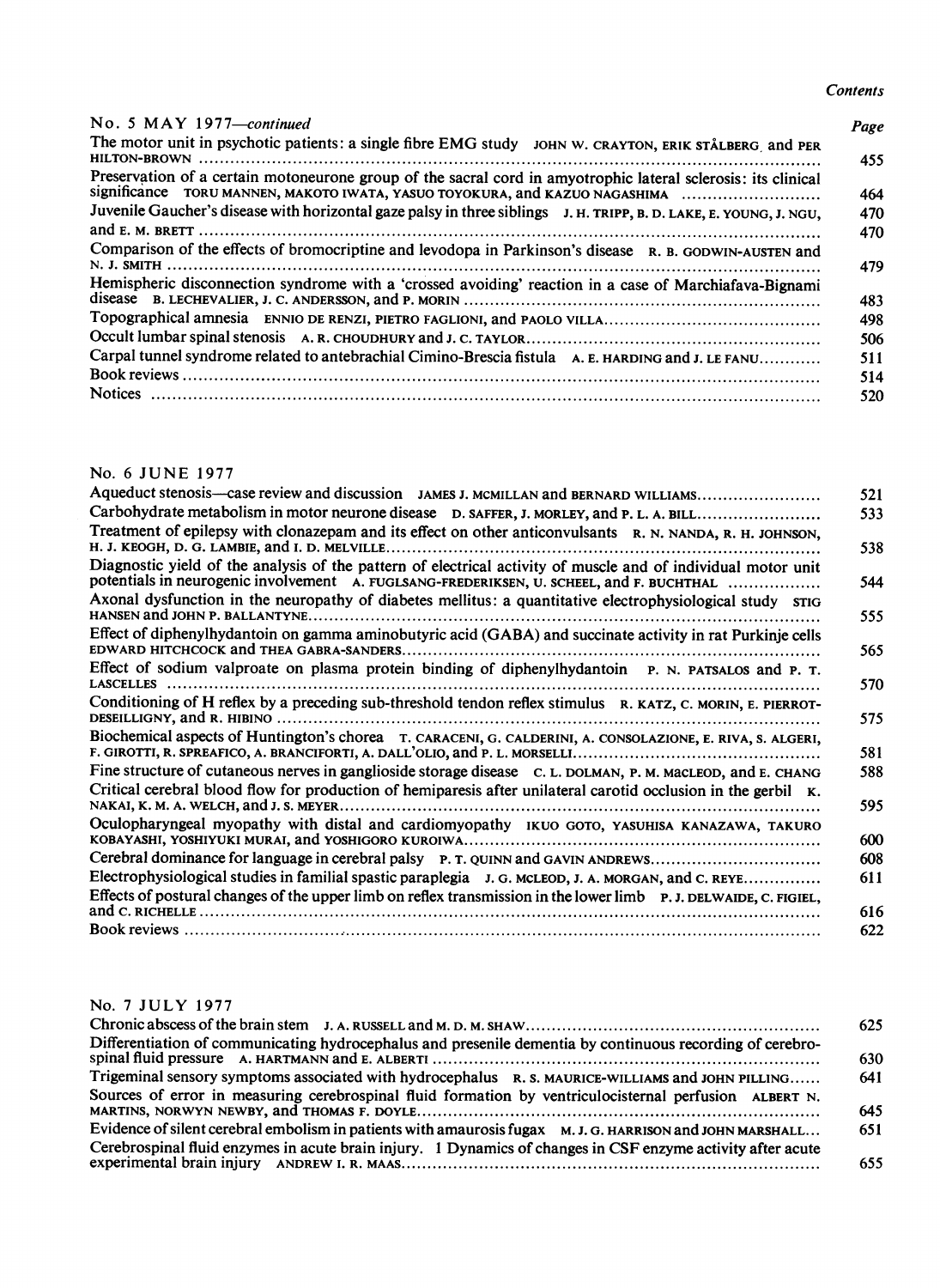| No. 7 JULY 1977-continued                                                                                        | Page |
|------------------------------------------------------------------------------------------------------------------|------|
| Cerebrospinal fluid enzymes in acute brain injury. 2 Relation of CSF enzyme activity to extent of brain injury   | 666  |
| Long-term effect of glucocorticosteroids on neuromuscular blocking in mice W. F. ARTS and H. J. OOSTERHUIS       | 675  |
| Use of high dose corticosteroids in patients with inoperable brain tumours ABRAHAM LIEBERMAN, YVES LEBRUN,       | 678  |
| Antagonist muscle activity during rapid arm movements: central versus proprioceptive influences RONALD           | 683  |
|                                                                                                                  | 687  |
| Paroxysmal choreoathetosis as a presenting symptom in idiopathic hypoparathyroidism $D$ . SOFFER, A. LICHT, I.   | 692  |
| Verbal learning dysfunction with combined centre median and amygdala lesions M. F. JURKO and O. J. ANDY          | 695  |
|                                                                                                                  | 699  |
| Sarcoid-like disorder of the intracranial optic nerve L. FRISÉN, S. LINDGREN, B. J. L. MACGREGOR, and S. STATTIN | 702  |
| Teased fibre study of early nerve lesions in leprosy and in contacts, with electrophysiological correlates v. P. | 708  |
|                                                                                                                  |      |
|                                                                                                                  | 712  |
| Sleep apnoea syndrome: states of sleep and autonomic dysfunction CHRISTIAN GUILLEMINAULT, ARA TILKIAN,           | 718  |
|                                                                                                                  | 726  |
|                                                                                                                  | 727  |
|                                                                                                                  | 728  |

# No. <sup>8</sup> AUGUST <sup>1977</sup>

| I cascu note study of early net ve resions in reprosy and in comacts, with electrophysiological correlates extra                                                                                        |
|---------------------------------------------------------------------------------------------------------------------------------------------------------------------------------------------------------|
|                                                                                                                                                                                                         |
| Sleep apnoea syndrome: states of sleep and autonomic dysfunction CHRISTIAN GUILLEMINAULT, ARA TILKIAN,                                                                                                  |
|                                                                                                                                                                                                         |
|                                                                                                                                                                                                         |
|                                                                                                                                                                                                         |
|                                                                                                                                                                                                         |
| No. 8 AUGUST 1977                                                                                                                                                                                       |
| Multiple sclerosis in Coloured South Africans FRANCES R. AMES and STEVEN LOUW                                                                                                                           |
| Hydrocephalus as a cause of dementia: evaluation by computerised tomography and intracranial pressure                                                                                                   |
| Monoamine metabolites in cerebrospinal fluid in multiple sclerosis D. DAVIDSON, I. A. PULLAR, C. MAWDSLEY,                                                                                              |
| Effect of nicergoline on cerebral blood flow L. D. ILIFF, G. H. DU BOULAY, JOHN MARSHALL, R. W. ROSS RUSSELL,                                                                                           |
| Toxic encephalopathy due to ingestion of bismuth salts: clinical and EEG studies of 45 patients v. supino-                                                                                              |
| Electroencephalographic variants and genetic predisposition to schizophrenia PETER HAYS<br>Electrophysiological and anatomical estimation of the number of motor units in the monkey extensor digitorum |
|                                                                                                                                                                                                         |
| Benign fibrillation potentials in normal muscle and their correlation with endplate and denervation potentials                                                                                          |
| Conduction velocity and spike configuration in myelinated fibres: computed dependence on internode distance                                                                                             |
| Acute fulminant myoglobinuric polymyositis with picornavirus-like crystals YUKIO FUKUYAMA, TSUNESABURO                                                                                                  |
| Cephalic tetanus: demonstration of a dual lesion F. D. DASTUR, M. T. SHAHANI, D. H. DASTOOR, F. N. KOHIYAR,                                                                                             |
| Interpretation of plantar reflexes: biasing effect of other signs and symptoms J. VAN GUN and B. BONKE                                                                                                  |
| Giant cell tumour of the sphenoid bone with dural extension SAMUEL C. OHAEGBULAM and INDU M. GUPTA                                                                                                      |
| Ulnar nerve tumours of the hand in childhood N. P. C. CAVANAGH and J. R. PINCOTT                                                                                                                        |
| Diencephalic epilepsy in a patient with agenesis of the corpus callosum confirmed by computerised axial                                                                                                 |
|                                                                                                                                                                                                         |
| Myocardial creatine kinase isoenzyme in serum after subarachnoid haemorrhage GAVIN FABINYI, DAVID HUNT,                                                                                                 |
|                                                                                                                                                                                                         |
| Hypothalamic and myocardial lesions after subarachnoid haemorrhage R. DOSHI and G. NEIL-DWYER                                                                                                           |
| Radionecrosis of the brain presenting as a mass lesion: a case report PHILIP LITTMAN, HECTOR JAMES, ROBERT                                                                                              |
|                                                                                                                                                                                                         |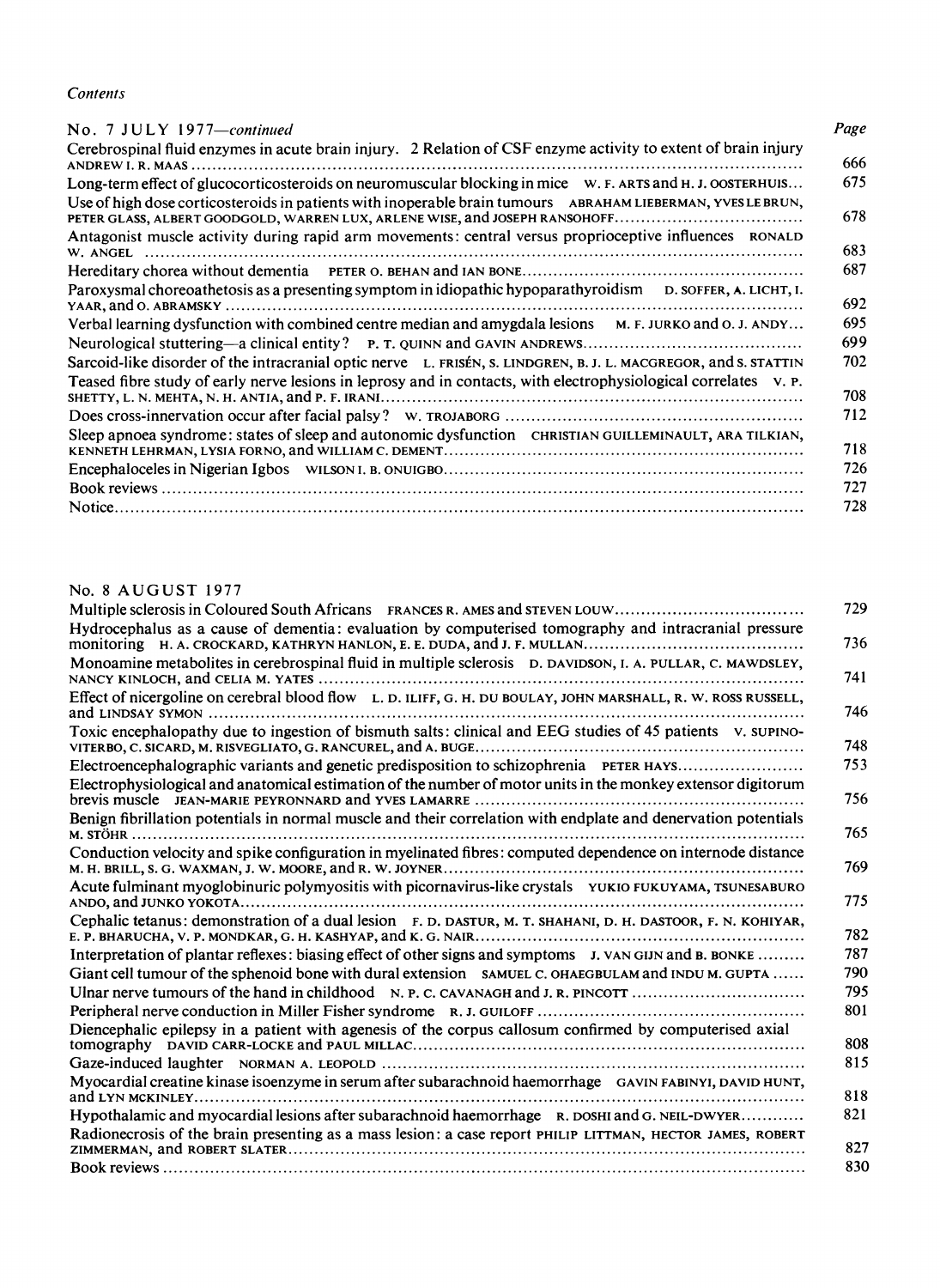#### No. 9 SEPTEMBER 1977 Page

| Systemic vascular responses to increased intracranial pressure. 1 Effects of progressive epidural balloon expan-<br>sion on intracranial pressure and systemic circulation WILLIAM FITCH and D. GORDON MCDOWALL             | 833 |
|-----------------------------------------------------------------------------------------------------------------------------------------------------------------------------------------------------------------------------|-----|
| Systemic vascular responses to increased intracranial pressure. 2 The 'Cushing' response in the presence of intra-<br>cranial space-occupying lesions: systemic and cerebral haemodynamic studies in the dog and the baboon | 843 |
| Multiple progressive intracranial arterial occlusions ('moyamoya' disease) D. J. O'SULLIVAN, G. H. K. LIM, P. DAR-                                                                                                          | 853 |
| Syndrome of agitated delirium and visual impairment: a manifestation of medial temporo-occipital infarction                                                                                                                 | 861 |
| Role of tissue typing on preserved nerve allografts in dogs R. SINGH, K. MECHELSE, and S. STEFANKO                                                                                                                          | 865 |
| Antimyelin antibody in multiple sclerosis: no change during immunosuppression $L$ . D. WILKERSON, R. P. LISAK,                                                                                                              | 872 |
| Epidemiological studies on patients with a persistent vegetative state K. HIGASHI, Y. SAKATA, M. HATANO, S.<br>ABIKO, K. IHARA, S. KATAYAMA, Y. WAKUTA, T. OKAMURA, H. UEDA, M. ZENKE, and H. AOKI                          | 876 |
| Neuroectodermal tumours in the cerebellum in two sisters MYFANWY THOMAS, J. HUME ADAMS, and DAVID DOYLE                                                                                                                     | 886 |
| Phenytoin intoxication during concurrent diazepam therapy HOWARD J. ROGERS, ROBERT A. HASLAM, JAMES                                                                                                                         | 890 |
| Cerebrospinal fluid enzymes in acute brain injury. 3 Effect of hypotension on increase of CSF enzyme activity                                                                                                               | 896 |
| Whipple's disease confined to the brain: a case studied clinically and pathologically $F. C. A. ROMANUL, J.$                                                                                                                | 901 |
| Effects of extensor and flexor group I afferent volleys on the excitability of individual soleus motoneurones in                                                                                                            | 910 |
| Post-tetanic mechanical tension and evoked action potentials in McArdle's disease N. J. BRANDT, F. BUCHTHAL,                                                                                                                | 920 |
|                                                                                                                                                                                                                             | 926 |
| Mesial temporal haemorrhage, consequence of status epilepticus P. NOËL, A. CORNIL, P. CHAILLY, and J.                                                                                                                       | 932 |
|                                                                                                                                                                                                                             | 936 |
|                                                                                                                                                                                                                             |     |

#### No. <sup>10</sup> OCTOBER <sup>1977</sup>

| Whipple's disease confined to the brain: a case studied clinically and pathologically $F. C. A. ROMANUL, J.$                                                                                                                                                                                                                                                                                                                                                                                                                                                                                                        |  |
|---------------------------------------------------------------------------------------------------------------------------------------------------------------------------------------------------------------------------------------------------------------------------------------------------------------------------------------------------------------------------------------------------------------------------------------------------------------------------------------------------------------------------------------------------------------------------------------------------------------------|--|
|                                                                                                                                                                                                                                                                                                                                                                                                                                                                                                                                                                                                                     |  |
| Effects of extensor and flexor group I afferent volleys on the excitability of individual soleus motoneurones in                                                                                                                                                                                                                                                                                                                                                                                                                                                                                                    |  |
| Post-tetanic mechanical tension and evoked action potentials in McArdle's disease N.J. BRANDT, F. BUCHTHAL,                                                                                                                                                                                                                                                                                                                                                                                                                                                                                                         |  |
|                                                                                                                                                                                                                                                                                                                                                                                                                                                                                                                                                                                                                     |  |
|                                                                                                                                                                                                                                                                                                                                                                                                                                                                                                                                                                                                                     |  |
| Mesial temporal haemorrhage, consequence of status epilepticus P. NOËL, A. CORNIL, P. CHAILLY, and J.                                                                                                                                                                                                                                                                                                                                                                                                                                                                                                               |  |
|                                                                                                                                                                                                                                                                                                                                                                                                                                                                                                                                                                                                                     |  |
|                                                                                                                                                                                                                                                                                                                                                                                                                                                                                                                                                                                                                     |  |
|                                                                                                                                                                                                                                                                                                                                                                                                                                                                                                                                                                                                                     |  |
|                                                                                                                                                                                                                                                                                                                                                                                                                                                                                                                                                                                                                     |  |
|                                                                                                                                                                                                                                                                                                                                                                                                                                                                                                                                                                                                                     |  |
|                                                                                                                                                                                                                                                                                                                                                                                                                                                                                                                                                                                                                     |  |
|                                                                                                                                                                                                                                                                                                                                                                                                                                                                                                                                                                                                                     |  |
| No. 10 OCTOBER 1977                                                                                                                                                                                                                                                                                                                                                                                                                                                                                                                                                                                                 |  |
| Therapeutic embolisation of the external carotid arterial tree BRIAN KENDALL and IVAN MOSELEY                                                                                                                                                                                                                                                                                                                                                                                                                                                                                                                       |  |
| Cerebrovascular incidents after myocardial infarction P. M. MCALLEN and JOHN MARSHALL                                                                                                                                                                                                                                                                                                                                                                                                                                                                                                                               |  |
| Clinical signs in diffuse cerebral dysfunction L. R. JENKYN, D. B. WALSH, C. M. CULVER, and A. G. REEVES                                                                                                                                                                                                                                                                                                                                                                                                                                                                                                            |  |
| Measurement of prostaglandin E2 in cerebrospinal fluid in patients suffering from stroke $R$ . L. CARASSO, J.                                                                                                                                                                                                                                                                                                                                                                                                                                                                                                       |  |
|                                                                                                                                                                                                                                                                                                                                                                                                                                                                                                                                                                                                                     |  |
| Excitability of lower limb myotatic reflex arcs under the influence of caloric labyrinthine stimulation P. J.                                                                                                                                                                                                                                                                                                                                                                                                                                                                                                       |  |
|                                                                                                                                                                                                                                                                                                                                                                                                                                                                                                                                                                                                                     |  |
| Increased myofibrillar protein catabolism in Duchenne muscular dystrophy measured by 3-methylhistidine                                                                                                                                                                                                                                                                                                                                                                                                                                                                                                              |  |
|                                                                                                                                                                                                                                                                                                                                                                                                                                                                                                                                                                                                                     |  |
| Median-ulnar nerve communications and carpal tunnel syndrome LUDWIG GUTMANN                                                                                                                                                                                                                                                                                                                                                                                                                                                                                                                                         |  |
|                                                                                                                                                                                                                                                                                                                                                                                                                                                                                                                                                                                                                     |  |
|                                                                                                                                                                                                                                                                                                                                                                                                                                                                                                                                                                                                                     |  |
|                                                                                                                                                                                                                                                                                                                                                                                                                                                                                                                                                                                                                     |  |
|                                                                                                                                                                                                                                                                                                                                                                                                                                                                                                                                                                                                                     |  |
|                                                                                                                                                                                                                                                                                                                                                                                                                                                                                                                                                                                                                     |  |
|                                                                                                                                                                                                                                                                                                                                                                                                                                                                                                                                                                                                                     |  |
|                                                                                                                                                                                                                                                                                                                                                                                                                                                                                                                                                                                                                     |  |
|                                                                                                                                                                                                                                                                                                                                                                                                                                                                                                                                                                                                                     |  |
|                                                                                                                                                                                                                                                                                                                                                                                                                                                                                                                                                                                                                     |  |
| Haemorrhage into pituitary adenomas S. MOHANTY, P. N. TANDON, A. K. BANERJI, and B. PRAKASH<br>Eccentric head positions reveal disorders of conjugate eye movement M. GRESTY<br>Strumpell's pure familial spastic paraplegia: case study and review of the literature GREGORY L. HOLMES and<br>Pattern reversal evoked visual potential in the diagnosis of multiple sclerosis W. B. MATTHEWS, D. G, SMALL,<br>Cerebrospinal fluid absorption in primary hypoparathyroidism M. A. SAMBROOK and L. F. HILL<br>Mood disorder as a specific complication of stroke MARSHAL F. FOLSTEIN, RICHARD MAIBERGER, and PAUL R. |  |
|                                                                                                                                                                                                                                                                                                                                                                                                                                                                                                                                                                                                                     |  |